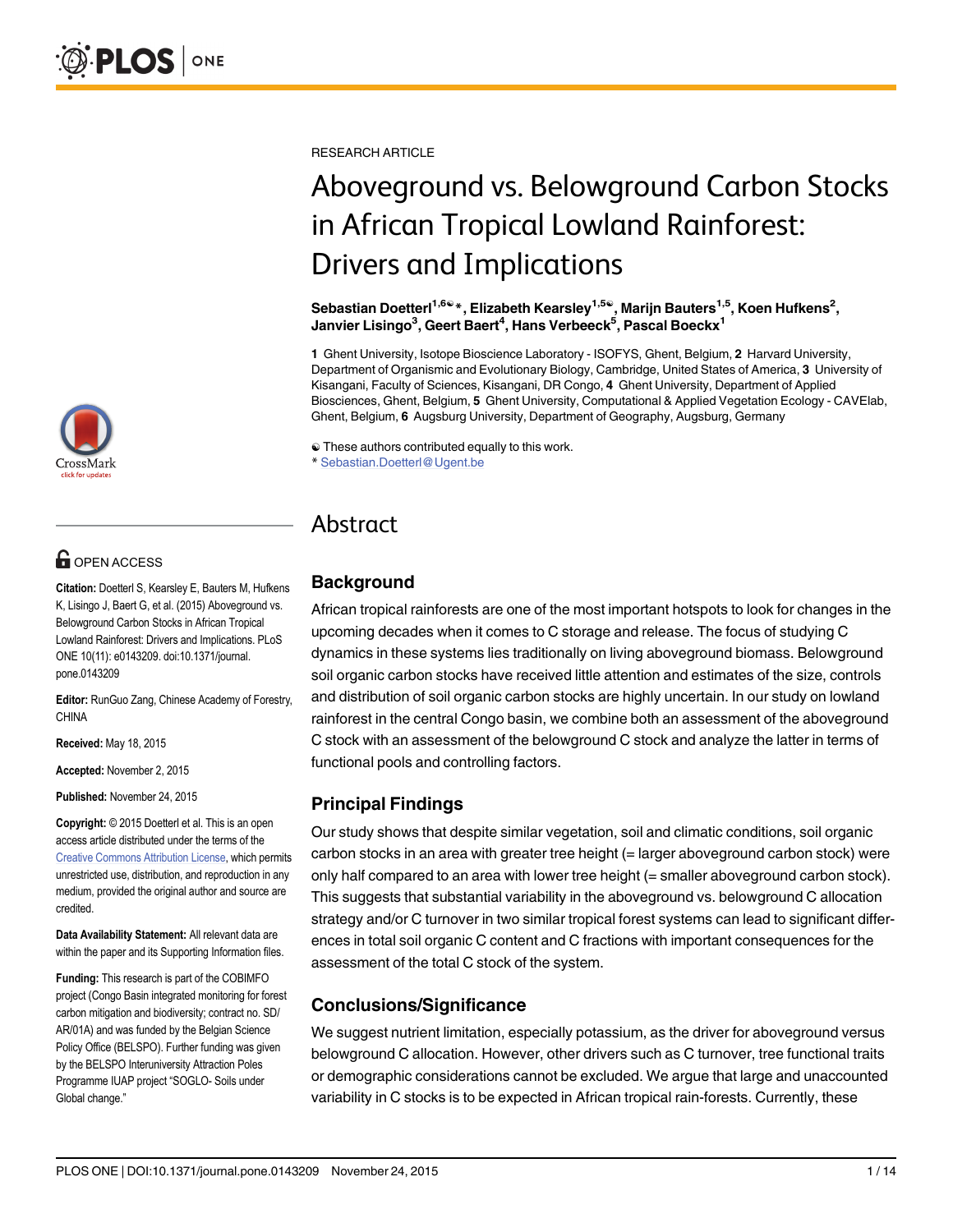<span id="page-1-0"></span>

Competing Interests: The authors have declared that no competing interests exist.

differences in aboveground and belowground C stocks are not adequately verified and implemented mechanistically into Earth System Models. This will, hence, introduce additional uncertainty to models and predictions of the response of C storage of the Congo basin forest to climate change and its contribution to the terrestrial C budget.

### Introduction

The Tropics are currently facing unseen changes due to population growth, continuous development of economic infrastructure and, ultimately, land use change through deforestation from natural tropical rainforest system to systems used for agriculture and forest plantations. At the same time, the Tropics are a hotspot of Global Warming, putting these vulnerable ecosystems under additional stress [[1,2\]](#page-11-0).

Forests are considered the most productive terrestrial ecosystems on earth, containing no less than 45% of the terrestrial carbon stock  $[3]$  $[3]$  $[3]$ , and have been increasingly recognized as a key player in global climate change mitigation  $[4-6]$  $[4-6]$  $[4-6]$  $[4-6]$  $[4-6]$ . This holds especially for tropical forests, accounting for approximately 55% of this global stock in forests, with the Amazon basin and the Congo basin being the largest two contiguous blocks [[7](#page-11-0)]. Research efforts from the last decade have addressed the need for large-scale forest monitoring networks in the tropics [\[8,9](#page-11-0)] to gain insight in the spatial variability of the carbon stocks, and hence reduce the uncertainty in regional and global estimates and modeling efforts  $[10, 11]$  $[10, 11]$  $[10, 11]$ . However, most reports strongly focus on the above-ground carbon stocks, making rudimentary assumptions for the belowground stocks. There is still a lack of knowledge on soil organic carbon (SOC) stocks in tropical forest systems, their controls and the relationship of biomass allocation and SOC stocks  $[8, 12 [8, 12 [8, 12 [8, 12-$ [13\]](#page-11-0). Although uncertainties are large and the soil compartment only compromises around 32% of the carbon stock in the total ecosystem in tropical forests  $[7]$ , tropical evergreen forests are probably the biomes with the biggest total SOC storage worldwide (474 Pg C [[14](#page-12-0)]). This represents an equivalent of about 63% of the total atmospheric C pool (760 Pg C [[15](#page-12-0)]).

The processes that control carbon sequestration in soils and plants of the tropics are likely underlying a different dynamic than those of boreal or temperate forests, as carbon (C) cycling in the Tropics is not constrained by climatic factors such as the availability of heat and water. In addition, it often takes place in a nutrient depleted environment due to the highly weathered state of soils [[16](#page-12-0)] after millions of years of soil weathering. Additionally, while it is well known that land use change and forest management can affect the SOC stocks in the Tropics [\[17,18\]](#page-12-0), much less is known of the effect of tree composition and edaphic gradients on soil carbon stocks, although tree species effects on soil carbon storage are considerable [[19,20](#page-12-0)]. A study for ten Amazonian forests plots reported that the ratio belowground to total NPP remains fairly invariant across a soil fertility gradient  $[21]$  $[21]$  $[21]$ .

In our study we investigate the aboveground vs. belowground carbon stocks in similar tropical lowland rainforest on two nearby locations in the Congo basin and explore potential drivers behind differences in C allocation and retention. For this, we combine an assessment of the aboveground biomass, including species composition and growth characteristics, with a depth explicit assessment of SOC stocks in these systems including soil geochemical parameters related to soil fertility and an assessment of C stabilization in different functional pools.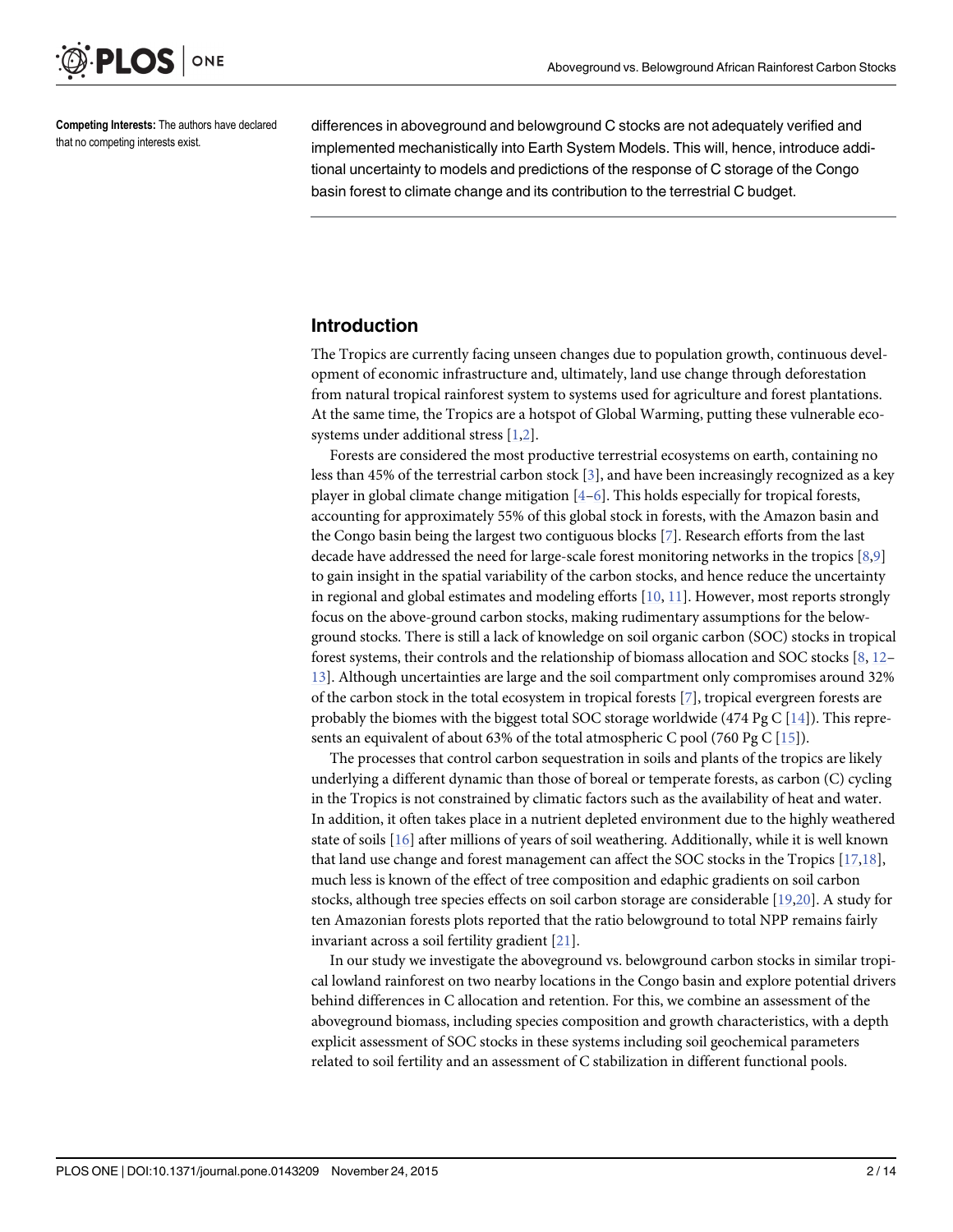### <span id="page-2-0"></span>Methods

#### Study area

This study was carried out in biosphere reserves nearby Kisangani, Democratic Republic of the Congo (DRC). Two sites, approx. 100km apart, within this region with similar climatic and topographic conditions as well as plant community structure have been selected. A first site is located in the UNESCO Man and Biosphere reserve in Yangambi (YGB; N00°48'; E24°29') [[22\]](#page-12-0), approx. 100 km west of Kisangani, just north of the Congo river. A second site in the Yoko reserve (YOKO) has been selected approx. 28 km south of Kisangani (N00°17'; E25°18') [[23](#page-12-0)]. Permission to conduct research at these sites has been given by the National Institute for Agronomical Research and Education of the Democratic Republic of Congo (INERA-DRC) and the University of Kisangani. The field studies did not involve endangered or protected species.

Vegetation in this region is characterized by moist semi-deciduous rainforest, with fragments of moist evergreen rainforest, transition forest, agricultural land, fallow and swamp forest [[24](#page-12-0)]. Following the revised Köppen-Geiger classification [\[25\]](#page-12-0), the climate of the region is described as Af-type tropical rainforest climate. As measured in the YGB meteorological station, the region receives an annual precipitation of  $1839.5 \pm 205.7$  mm ( $1980-2012$ ) with an average dry season length of  $3.3 \pm 1.3$  months with monthly precipitation lower than 100 mm, during December–February and June-August. Temperatures are high and constant throughout the year with a minimum of 24.2  $\pm$  0.4°C in July and a maximum of 25.5  $\pm$  0.6°C in March. The topography of the region is gentle, with little differences in elevation of less than 10 m between both sites (approx. 471–479 m asl). Dominant soils in the area are nutrient poor and deeply weathered Ferralsols, formed from fluvio-aeolian sediments, composed mostly of quartz sand, kaolinite clay and hydrated iron oxides [\[26](#page-12-0)].

#### Plot characterization

At both sites five 1 ha plots are inventoried in semi-deciduous mixed forest in 2012 and 2013 in Yangambi and Yoko, respectively. Plot locations at each site were selected at random within the old-growth forest, with a minimum distance of 300 m between the edges of the plots. All trees with a diameter at breast height (DBH) larger or equal to 10 cm have been measured and identified to species level. Buttressed trees, although a rarity in the region, and stilt-rooted trees are measured 50cm above the highest root, where the trunk shape is cylindrical. When a deformity is present at breast height, the diameter is measured 2 cm lower. Species identification was done with the help of local botanists of the Institut National pour l'Etude et la Recherche Agronomiques (INERA). At YGB, tree heights are measured on a subset of trees covering species which are within 95% of the basal area of each plot, with two individuals of each species randomly selected within each designated diameter class of 10–20, 20–30, 30–50 and >50 cm DBH, when possible. In the second site (YOKO), tree height was measured for all trees in smaller plots of 0.25 hectare. All heights were measured using a Nikon Laser Rangefinder Forestry Pro hypsometer (Nikon Corporation, Japan). A more detailed comparison and discussion of forest structure, species composition and light availability at the two sites is available in [S1 File](#page-10-0).

#### Tree height and aboveground biomass estimation

Site-specific height-diameter regression models were developed for each forest type. All trees known to be broken, damaged or leaning more than 10% were excluded from the analysis. Sitespecific height-diameter models were set up, for which the three-parameter exponential height–diameter model was selected as optimal model at both sites independently (see [S1 File](#page-10-0)):

$$
H = a - b \exp(-cDBH)
$$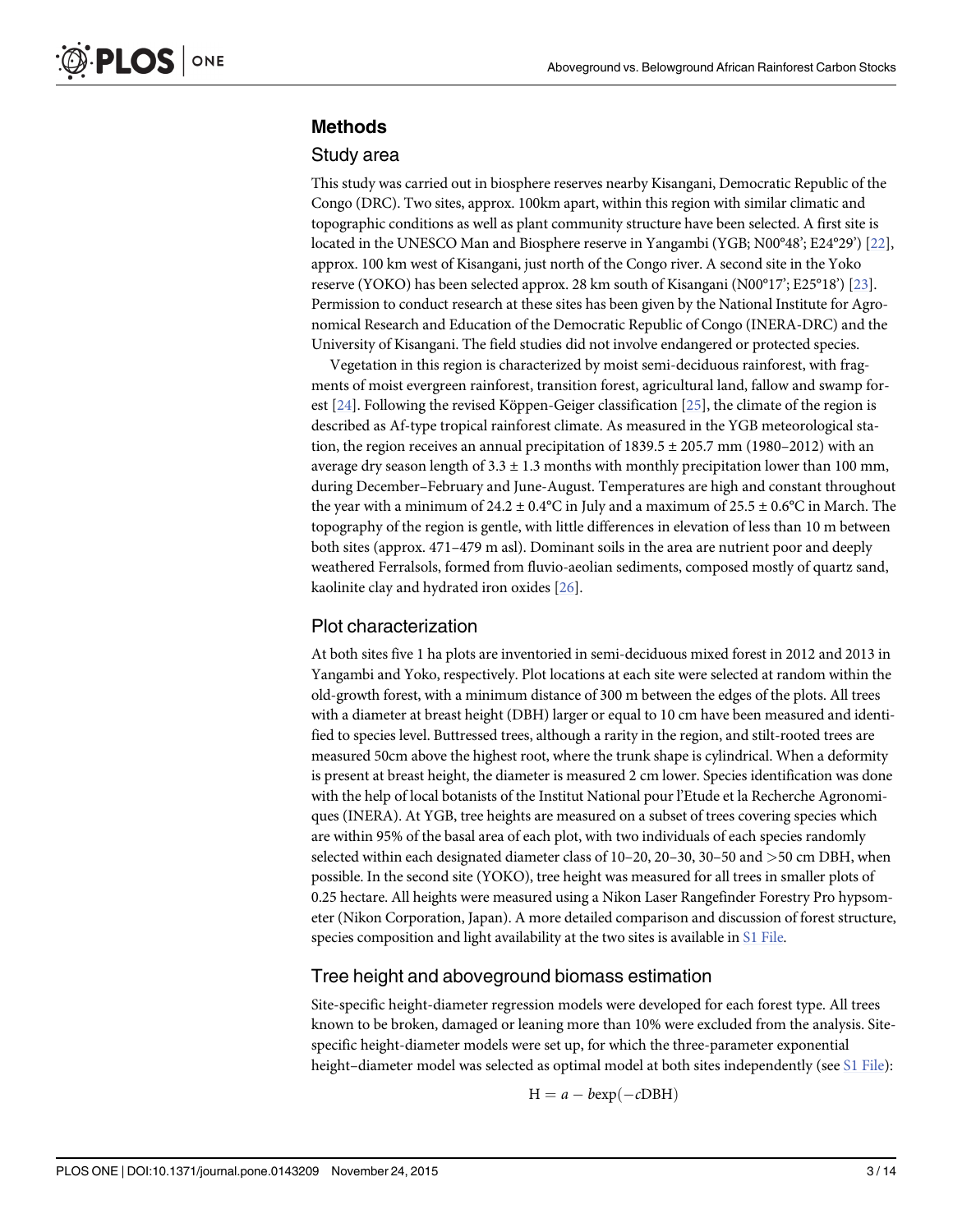<span id="page-3-0"></span>for which H is the total measured tree height corresponding to the DBH of the individual; a, b and c are the curve parameters optimized for each site, which represent, respectively, the maximum asymptotic height, the difference between minimum and maximum height, and shape of the curve [\[27\]](#page-12-0). These models were further used to determine tree heights for aboveground carbon (AGC) stock estimation. Despite the differences in plot size between YGB and YOKO, roughly the same number of trees are measured in height with a similar distribution over the different diameter sizes. The pan-tropical relation of [\[28\]](#page-12-0) including height and wood density was selected for AGC stock estimation, with biomass assumed to be 50% carbon. Site-specific wood density measurements were used for YGB (Kearsley et al. 2013), and completed with genus level averages if species level data was not available. For species not determined in YGB, values from the Global Wood Density Database [[29,](#page-12-0) [30\]](#page-12-0) were used. For the remaining individuals for which no wood density was available, a wood density value was assigned through random sampling of wood density from other individuals within the same site.

# Soil and litter sampling and analysis

On two plots per study site, ten soil cores have been taken and composed to three depth increments (0–30, 30–60, 60–90) and oven-dried (50°C). At each of the two study plots where soil samples were taken, forest floor litter was sampled in May 2014 from a randomly distributed 0.5 x 0.5 m square in triplicate to capture the variability in plant growth/litterfall in the area. The forest in YOKO and YGB shows a seasonal pattern in litter production for fine litter (4.57 Mg C ha<sup>-1</sup> yr<sup>-1</sup>) and foliar litter (2.85 Mg C ha<sup>-1</sup> yr<sup>-1</sup>), with the highest rates of litterfall occuring January-March and September-October (Cassart pers. Comm.). This litterfall dynamic is mainly driven by the region's climatic seasonality [\[31\]](#page-12-0).

After sampling, litter has been dried at 40°C and the dry weight has been taken. For both soil and litter the following parameters have been measured: bulk density (soil only), soil texture, pH (soil only), potential cation exchange capacity, base saturation, bioavailable P, NO3 and NH4, C stock and soil organic carbon fractions.

Bulk density and soil texture. Bulk density was determined on composites of 10 samples per plot using Kopecky cylinders. Soil texture was determined by means of the percentage of sand, silt and clay. Analyses were performed on air-dried soil fractions (<2 mm). The sand fraction ( $>63 \mu m$ ) was separated by wet sieving; the silt and clay fractions were determined by the Köhn pipette method after dispersion with sodium hexametaphosphate [[32](#page-12-0)].

 $pH$ , CEC and BS. Soil  $pH$  was determined potentiometrically in 25 ml 0.01 M CaCl<sub>2</sub> (1:2.5 soil:solution ratio) with a glass electrode using a portable multi-parameter Meter HI9828 (Hanna Instruments US Inc., USA). Potential cation exchange capacity ( $CEC_{pot}$ ) was determined by quantifying NH $_4^+$  exchanged with 2 M KCl after saturating cation exchange sites with ammonium acetate buffered at pH 7.0 and measured with ICP-MS. Exchangeable Al was extracted by 1 M KCl solution and determined colorimetrically. The total percent base saturation (BS), defined as the relative availability of each cation for CEC<sub>pot</sub>, was calculated in percent of  $CEC_{pot}$ .

Bioavailable N and P. Resin-extractable P was determined in the bulk soil using resinimpregnated membrane strips whereas P in litter was determined by dry ashing.  $\mathrm{NH}_4{}^+$  and  $\overline{{\rm NO}_3}^-$  were determined in a  $1$  M KCl extract (ratio 2:1) and were measured from filtrates using a continuous flow analyzer (FIAstar 5000, Foss, Denmark) for both soil and litter.

SOC Fractionation. To quantify the distribution of SOC fractions at both study sites, the soil samples were gently broken into smaller pieces by hand, sieved through an 8 mm sieve to get a homogenous substrate with the inherent aggregate structure remaining largely undisturbed [[33\]](#page-12-0). A subsample of 100 g of this homogenized soil was then used in the SOC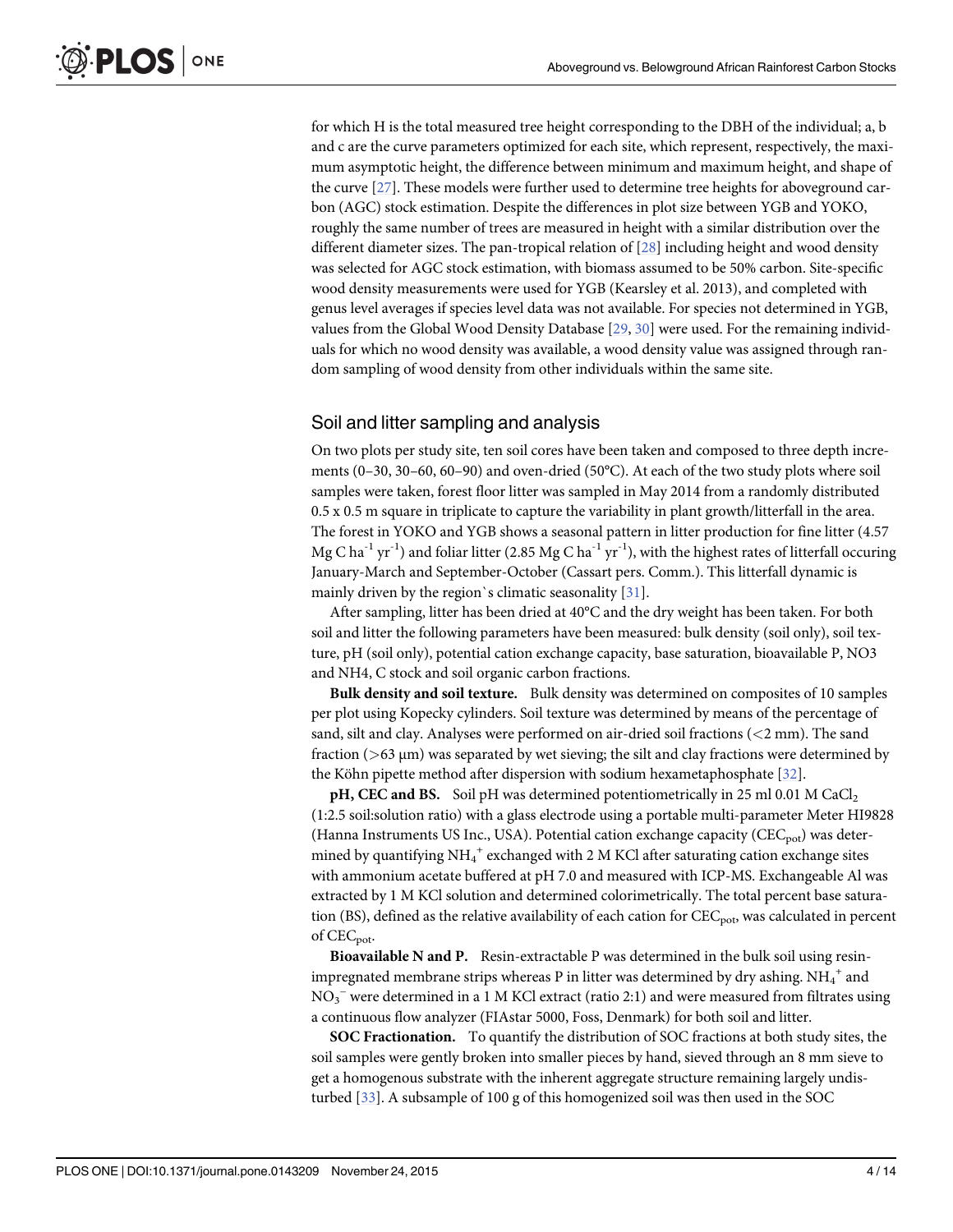<span id="page-4-0"></span>

Fig 1. Applied fractionation scheme to derive SOC fractions and their functional interpretation in terms of present stabilization mechanisms.

fractionation analysis. We used a method based on the conceptual SOC fraction model proposed by Six et al. [[33,34\]](#page-12-0) (Fig 1). The scheme consists of a series of physical fractionation techniques applied to isolate functional SOC fractions, differentiated by stabilization mechanisms (chemical, biochemical, and physical), which can also be associated with different turnover times and SOC stability  $[34-37]$  $[34-37]$  $[34-37]$  $[34-37]$  $[34-37]$ . In a first step, SOC is fractionated into macroaggregate ( $>$ 250 μm) (M), microaggregate (250–53 μm) (m), and free silt & clay ( $<$ 53 μm) (s+c) fractions by slaking to define water-stable aggregates and no dispersion agent has been used. Then, the macroaggregate fraction gets further processed to derive more subcompartments (see Fig 1 [\[34](#page-12-0)]), namely the coarse particulate organic matter (CPOM), microaggregates within macroaggregates (Mm) and silt and clay within macroaggregates (Ms+c). Soil mass and C concentrations for all aggregate fractions have been sand-corrected and we modified the original scheme by not separating the sample into a light and a heavy C fraction using density flotation, as the light fraction is typically very small at sites with low carbon content [\[38,39\]](#page-13-0).

SOC and litter C concentration and mass. SOC concentration was measured in 1 g ground subsamples using a dry combustion analyzer (Variomax CN, Elementar GmbH, Hanau, Germany) with a measuring range of 0.2–400 mg C  $g^{-1}$  soil (absolute C in sample) and a reproducibility of <0.5% (relative deviation). Recovery rates exceeding 97% and 91% were obtained for the soil mass and C mass, respectively, across all fractions. The isolated fractions were analyzed for total SOC using an elemental analyzer (ANCA-GSL PDZ Europa, Crewe, UK) coupled to an Isotope Ratios Mass Spectrometer (2020, SerCon, Crewe, UK). For each depth increment, carbon stocks (Mg C ha<sup>-1</sup>) were determined as a product of bulk density (g cm<sup>-3</sup>), carbon concentration (mg  $g^{-1}$ ) and thickness of the increment layer (cm). For the litter, carbon stocks were determined as the product of the litter mass per area and the litter C concentration.

# **Statistics**

Statistical tests for differences between the means of assessed soil variables between the two sites have been performed for the whole dataset and for top and subsoil samples separately using Bonferroni corrections and Tamhane's T2 with SAS Enterprise 4.2 (SAS Institute Inc., Cary, NC, USA). This resulted in a total of 12 observations for each physical or chemical soil variable for the bulk soil. For each SOC fraction 18 observations were available as we randomly

doi:10.1371/journal.pone.0143209.g001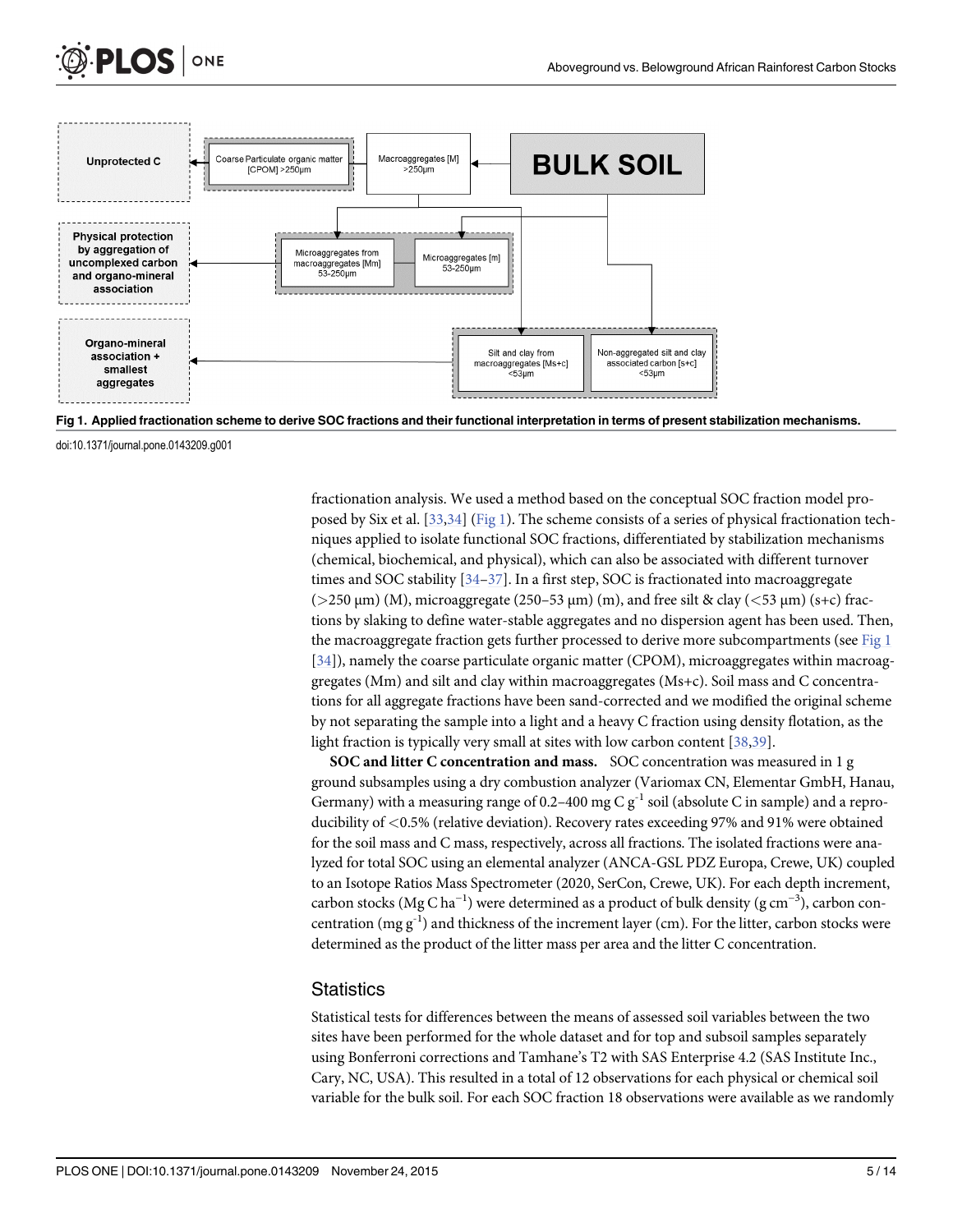<span id="page-5-0"></span>duplicated half of the fractionation experiment to check for the repeatability of the method and assess the method related error.

# **Results**

#### Forest structure and aboveground carbon storage

Both forests are highly similar in species composition, species diversity and aboveground forest structure concerning diameter distributions and light availability (see [S1 File\)](#page-10-0), and no significant differences are found between stem density and basal area  $(Table 1)$ . However, a significant difference is found in AGC storage, 17% higher in YOKO (Table 1). Difference in AGC storage can be attributed to a difference in tree height where the maximal asymptotic height of the H-D model indicates higher values in YOKO ( $\approx$ 42m) compared to YGB ( $\approx$ 36m).

#### Physical and chemical soil parameters

Soil texture at both study sites is similar and characterized by a predominantly sandy matrix (>80% sand content) ([Table 2\)](#page-6-0). Bulk density at YOKO and YGB were measured with an average of 1.2 g cm<sup>-3</sup> and 1.5 g cm<sup>-3</sup>, respectively. Typical for these type of tropical soils, pH values were low and highly acidic (4.0–4.6) accompanied with very low  $CEC_{pot}$  values (2.9–5.3 meq  $100g^{-1}$ ). Exchangeable Al ranges between 15–52 ppm, decreasing with soil depth. Base saturation of CEC<sub>pot</sub> did not exceed 30% and was generally lower in YGB than in YOKO and dominated by Ca (13–21%) (details not shown). While the concentration of the base cations Ca and Mg were similar between the study sites (7.4–137.5 ppm), K concentrations in the soil solution were more than doublein YOKO (31.3–68.9 ppm) compared to YGB (14.9–34.2 ppm), and Na concentrations were about 50–70% higher in YOKO (12.0–13.3 ppm) compared to YGB (7.6– 7.8 ppm). Nitrate-N (9.68–1.98 g kg<sup>-1</sup>), Ammonia-N (9.54–1.95 g kg<sup>-1</sup>) and bioavailable P  $(3.3–8.9 \text{ g kg}^{-1})$ , decreased with soil depth but showed no significant difference (p $>0.05$ ) in concentrations between both sites.

#### Litter parameters

While differences in litter mass (4.8–4.9 Mg ha<sup>-1</sup>) and litter C stock (1.8–2.0 Mg C ha<sup>-1</sup>) between both sites were insignificant, distinct differences in litter quality between both study

| Table 1. Stand characteristics, aboveground living biomass carbon (AGC) and location of the two |  |
|-------------------------------------------------------------------------------------------------|--|
| sites <sup>a</sup> .                                                                            |  |

|                                    | <b>YGB</b>                  | <b>YOKO</b>                 |
|------------------------------------|-----------------------------|-----------------------------|
| <b>Stand characteristics</b>       |                             |                             |
| Stem density ( $ha^{-1}$ )         | $419 \pm 89$ (a)            | $469 \pm 35$ (a)            |
| Basal area $(m^2 \text{ ha}^{-1})$ | $32 \pm 3$ (a)              | $34 \pm 3$ (a)              |
| $AGC$ (Mg C ha <sup>-1</sup> )     | $163 \pm 19$ (a)            | 191 $\pm$ 28 (b)            |
| H-D model $(H = a - b.e^{-cD})$    | a 36.358; b 31.659; c 0.022 | a 42.502; b 39.147; c 0.020 |
| <b>Site Coordinates</b>            |                             |                             |
| Latitude (d.dddd)                  | 0.7995                      | 0.2918                      |
| Longitude (d.dddd)                 | 24.5077                     | 25.3113                     |
| Altitude (m asl)                   | $479 \pm 13$                | $471 \pm 5$                 |
| Plotsize (ha)                      |                             | $0.25 - 1$                  |

aRegression model: For each parameter, significance from t-test is provided between brackets comparing the two sites. Values within a row not sharing a common letter differ significantly ( $p > 0.01$ ).

doi:10.1371/journal.pone.0143209.t001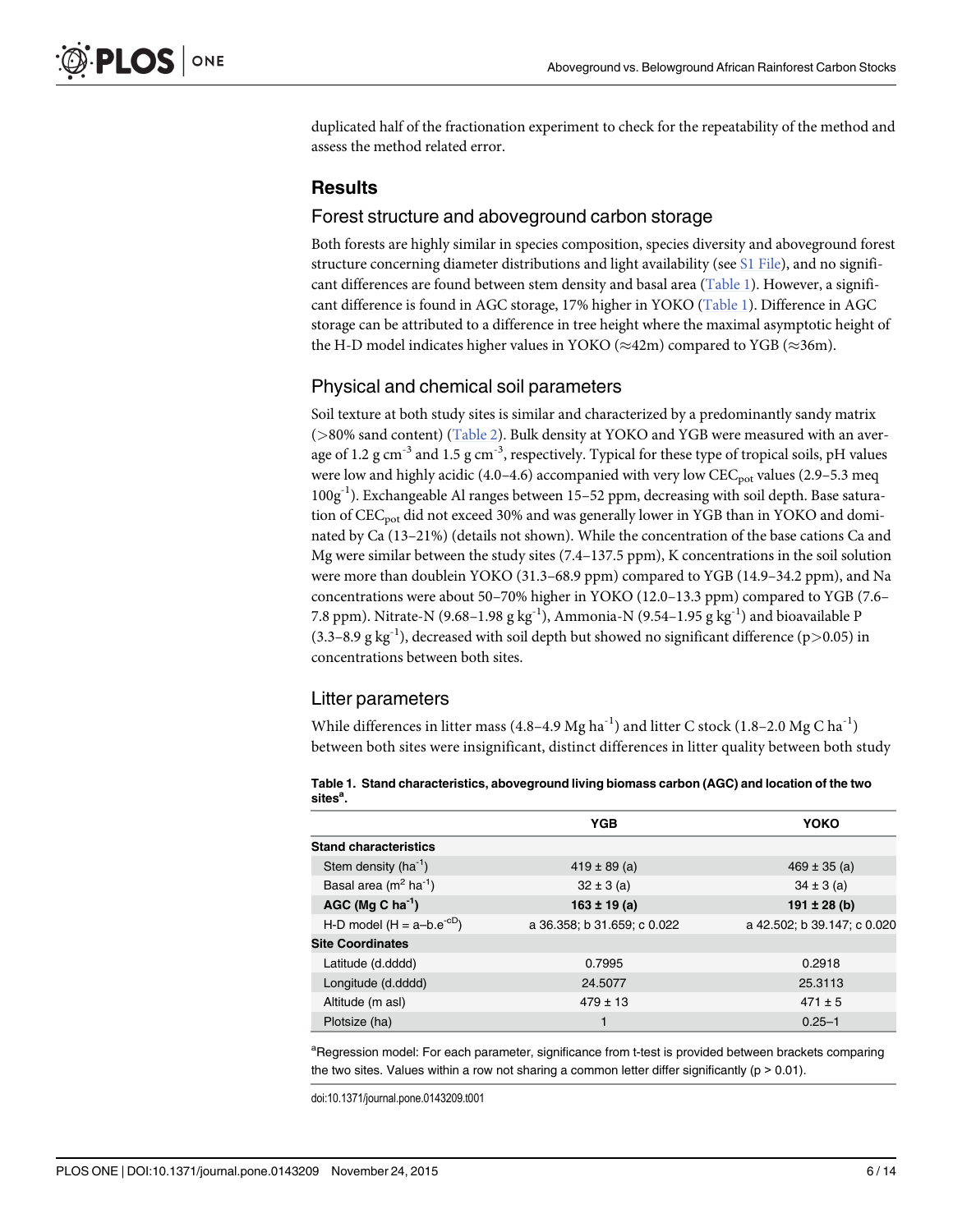|           | <b>CEC</b><br>Soil<br><b>Base cations in CEC</b> |                               |                           | <b>CEC</b><br>exchang, AI pH <sub>KCL</sub> |                  |                              | Texture (mass %)            |                 |  | Nitr-N                       | Amm-N         | Bio-P           | <b>Bulk density</b> |                                                  |  |                     |
|-----------|--------------------------------------------------|-------------------------------|---------------------------|---------------------------------------------|------------------|------------------------------|-----------------------------|-----------------|--|------------------------------|---------------|-----------------|---------------------|--------------------------------------------------|--|---------------------|
|           |                                                  | Depth Base saturation Ca<br>% |                           | Κ                                           | Mg               | Na                           |                             |                 |  | Sand<br>2000-63um 63-2 um    | Silt          | Clay<br>$<$ 2µm |                     |                                                  |  | $q \text{ cm}^{-3}$ |
|           |                                                  |                               | ppm                       |                                             |                  |                              | meg $100g^{-1}$<br>ppm<br>۰ |                 |  |                              |               |                 | g kg <sup>-1</sup>  |                                                  |  |                     |
| YOKO 0-30 |                                                  | $29+2.4$                      | $137.5 + 0.7$             | 68.9±13.0 12.9±1.3 12.0±1.4 3.5±0.1         |                  |                              |                             | $52.3 + 25.7$   |  | $4.0\pm0.2$ 83.2 $\pm4.1$    | $3.7 \pm 0.6$ |                 |                     | 13.1±3.5 9.68±0.51 8.56±0.48 7.62±2.94 1.19±0.08 |  |                     |
|           |                                                  | 30-60 29±4.0                  |                           | 125.0±5.2 47.8±12.0 9.2±0.8                 |                  | $12.8 \pm 2.0$ 3.1 $\pm$ 0.1 |                             | $17.8 \pm 15.0$ |  | $4.5\pm0.3$ 82.1 $\pm2.2$    | $3.7 + 0.7$   |                 |                     | 14.3±1.5 2.71±0.14 2.57±0.14 3.34±0.33 1.2±0.06  |  |                     |
|           |                                                  | $60 - 90$ $30 + 1.4$          | $120.5\pm 6.4$ 31.3 $\pm$ |                                             | $8.1 \pm 0.2$    | $13.3 \pm 1.4$ 2.9 $\pm 0.4$ |                             | $14.5 \pm 6.5$  |  | $4.6 \pm 0.2$ 80.1 $\pm 2.2$ | $5.7 + 1.4$   |                 |                     | 14.3±0.8 3.52±0.18 1.95±0.10 3.33±0.54 1.23±0.03 |  |                     |
| YGB.      | $0 - 30$                                         | 18 <sub>±</sub> 0.7           | 131.5±4.9 34.2±1.3        |                                             | 15.9±0.8 7.7±0.3 |                              | $5.3 \pm 2.1$               | 57.7±59.9       |  | $4.0\pm0.4$ 85.1 $\pm$ 1.7   | $1.9 + 0.2$   |                 |                     | 13.1±1.7 8.19±0.41 9.54±0.48 8.89±1.69           |  | $1.39 + 0.21$       |
|           | 30-60 20±1.7                                     |                               | $126.0 + 5.7$             | $18.1 + 6.4$                                | $9.4 + 1.2$      | $7.5 \pm 0.5$                | $4.0 + 1.3$                 | $45.1 + 28.8$   |  | $4.2 \pm 0.3$ 83.5 ± 2.8     | $2.6 + 0.6$   |                 |                     | 13.9±3.5 4.56±0.22 4.91±0.25 5.91±2.70 1.53±0.15 |  |                     |
|           |                                                  | 60-90 19±1.5                  | $125.0 \pm 1.4$           | $14.8 + 9.3$                                | $7.4 + 0.4$      | $7.7 \pm 0.7$                | $4.1 \pm 0.4$               | $40.0 \pm 32.3$ |  | $4.3\pm0.2$ 80.5 $\pm3.6$    | $1.7 \pm 0.0$ | $17.8 \pm 3.7$  |                     | 1.89±0.10 3.37±0.17 3.70±0.58 1.52±0.19          |  |                     |

#### <span id="page-6-0"></span>[Table 2.](#page-5-0) Physical and chemical soil parameters for both sites and different depths<sup>a</sup>.

a
Abbreviations: CEC = soil potential Cation Exchange Capacity; Nitr-N = Nitrate N; Amm-N = Ammonia N; Bio-P = Bioavailable Phosphorus; Mass = Litter mass;  $C_{Stock}$  = Litter C stock.

doi:10.1371/journal.pone.0143209.t002

sites have been found (Table 3). In general, concentrations of Ca, Mg and K cations in the CEC extract were between 18 and 58% lower in litter from YOKO compared to YGB and ranged between 1044–5143 ppm. In contrast, Na concentrations were two magnitudes lower (34–46 ppm) and differed only marginally between the two sites. While bioavailable P (0.80– 0.84 g kg<sup>-1</sup>) and Ammonia-N concentrations (0.68–0.63 g kg<sup>-1</sup>) were similar for the litter of the different sites, Nitrate-N concentrations were about 86% higher at YOKO  $(1.98g \text{ kg}^{-1})$ compared to YGB (1.06g kg<sup>-1</sup>). However, this difference remains insignificant (p  $> 0.05$ ) due to large variability between replicates at both sites. Average C concentration in the litter from YOKO was less (369 g kg<sup>-1</sup>) than in the litter from YGB (410 g kg<sup>-1</sup>) while CN ratios were similar (20.9–19.6).

#### SOC and Fractions

The highest C concentrations were found in the CPOM fraction, on average 2–3 times higher than in comparable mineral associated fractions for all measured depth increments. Despite the described similarity in forest composition, litter mass and soil properties, SOC stocks at YOKO ([Table 4\)](#page-7-0) (44.2 $\pm$ 4.0 Mg C ha<sup>-1</sup>) were less than half of the stock of YGB (109.5 $\pm$ 21.4  $Mg C h a^{-1}$ ) and significantly different between depth increments and between the two study sites. These discrepancies are related to differences in C concentrations of the aggregate and CPOM fractions [\(Table 1](#page-5-0)) and the abundance of these fractions in the different soils and soil layers  $(Fig 2)$ .

Soil fractionation [\(Fig 2\)](#page-7-0) indicates that the non-aggregated silt and clay fraction (s+c) at both sites contributes to the respective total SOC mass in approximately the same amount (19–33%

#### Table 3. Quantitative and qualitative litter parameters at both study sites<sup>a</sup>.

|      | <b>CEC</b>                | <b>Base cations in CEC</b> |            |             |                                              | <b>CEC</b>                    | Nitr-N<br><b>Bio-P</b><br>Amm-N |                 |                 | Mass                                      | $C_{\text{STOCK}}$ |
|------|---------------------------|----------------------------|------------|-------------|----------------------------------------------|-------------------------------|---------------------------------|-----------------|-----------------|-------------------------------------------|--------------------|
|      | <b>Base saturation</b> Ca | Ma                         |            |             | Na                                           |                               |                                 |                 |                 |                                           |                    |
|      | %                         | ppm                        |            |             | meg 100g <sup>-1</sup><br>g kg <sup>-1</sup> |                               |                                 |                 |                 | Mg ha <sup>-1</sup> Mg C ha <sup>-1</sup> |                    |
| YOKO | 75.0±24.1                 | 4217.8±1181                | 1720.9±645 | 1044.2±423  | $46.3 \pm 13$                                | 46.8±5.0                      | $1.98 \pm 0.97$                 | $0.68 \pm 0.22$ | $0.80 \pm 0.11$ | $4.9 \pm 1.1$                             | $1.8 \pm 0.4$      |
| YGB  | $81.9 \pm 23.6$           | 5143.3±1630                | 2271.7±212 | 2448.3±1007 |                                              | $34.15 \pm 5$ 60.45 $\pm$ 5.3 | 1.06±0.40                       | $0.63 \pm 0.14$ | $0.84 \pm 0.11$ | $4.8 \pm 1.7$                             | $2.0 + 0.7$        |

a<br>CEC = soil potential Cation Exchange Capacity; Nitr-N = Nitrate N; Amm-N = Ammonia N; Bio-P = Bioavailable Phosphorus; Mass = Litter mass; CStock = Litter C stock.

doi:10.1371/journal.pone.0143209.t003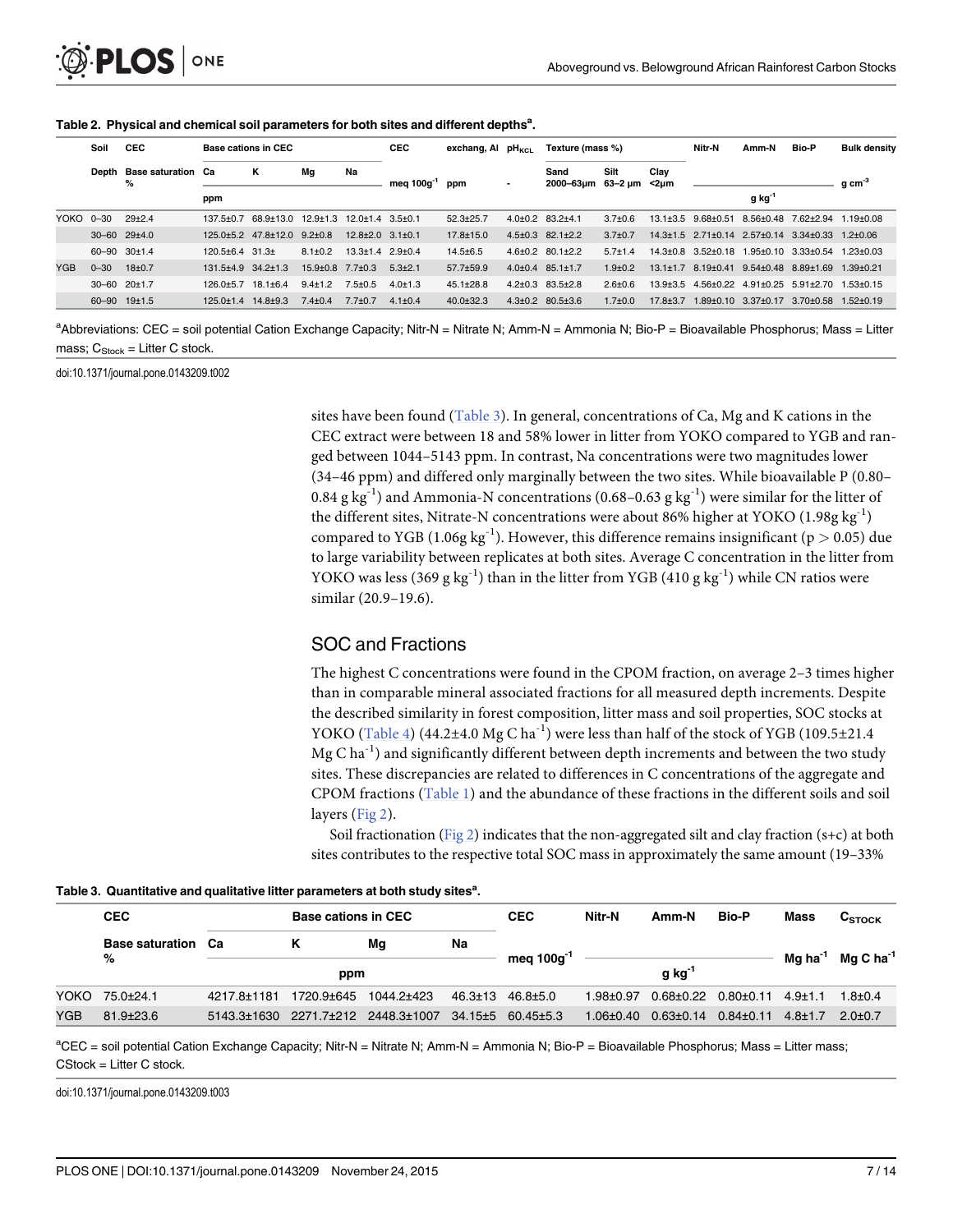|             |           |                                |                              |                              | C                            |                           |                              |                              | $C_{STOCK}$                 |  |  |
|-------------|-----------|--------------------------------|------------------------------|------------------------------|------------------------------|---------------------------|------------------------------|------------------------------|-----------------------------|--|--|
|             |           | $mgg-1$                        |                              |                              |                              |                           |                              |                              |                             |  |  |
|             |           | <b>Bulk</b>                    | Macro                        | <b>Micro</b>                 | $S + C$                      | <b>CPOM</b>               | Мm                           | $Ms+c$                       | <b>Bulk</b>                 |  |  |
| <b>YOKO</b> | Litter    | $369.0 \pm 81.5^{\text{A}}$    | $\blacksquare$               | $\overline{\phantom{a}}$     | $\blacksquare$               | $\blacksquare$            |                              | $\blacksquare$               | $1.8 \pm 0.39$ <sup>A</sup> |  |  |
| Depth [cm]  | $0 - 30$  | $6.5 \pm 0.09^a$               | $14.9{\pm}2.69^{a}$          | $17.5 \pm 0.59^a$            | $24.5 \pm 2.64^a$            | 83.6±5.25 <sup>a</sup>    | $28.8 \pm 1.16^a$            | $31.3{\pm}2.64^a$            | $23.1 \pm 1.9^a$            |  |  |
|             | $30 - 60$ | $3.4\pm0.31^{b}$               | $10.9{\pm}2.54^b$            | $12.5 \pm 0.08^b$            | $18.0 \pm 0.84^b$            | $51.6{\pm}2.95^{b}$       | $13.2 \pm 1.19^b$            | $17.2 \pm 0.84^b$            | $12.2 \pm 1.8^{b}$          |  |  |
|             | $60 - 90$ | $2.4 \pm 0.02$ <sup>c</sup>    | $4.1 \pm 0.42$ <sup>c</sup>  | $9.9 \pm 0.02$ <sup>c</sup>  | $14.9 \pm 0.07$ <sup>c</sup> | $36.3{\pm}8.32^{\circ}$   | $10.3 \pm 1.35$ <sup>c</sup> | $14.9 \pm 0.07$ <sup>c</sup> | $8.90 \pm 0.3$ <sup>c</sup> |  |  |
| <b>YGB</b>  | Litter    | $409.8 \pm 145.0$ <sup>A</sup> | $\blacksquare$               | $\blacksquare$               | $\blacksquare$               | $\blacksquare$            |                              | $\blacksquare$               | $1.7 \pm 0.70$ <sup>A</sup> |  |  |
| Depth [cm]  | $0 - 30$  | $13.4 \pm 3.13$ <sup>d</sup>   | 74.3±15.54 <sup>d</sup>      | $51.2 \pm 12.9$ <sup>d</sup> | $34.0 \pm 7.77$ <sup>d</sup> | 153.0±55.2 <sup>d</sup>   | $47.4 \pm 2.97$ <sup>d</sup> | $34.0 \pm 7.77$ <sup>d</sup> | 55.7±13.1 <sup>d</sup>      |  |  |
|             | $30 - 60$ | $6.7 \pm 0.38$ <sup>a</sup>    | $32.7 \pm 0.67$ <sup>e</sup> | $21.5 \pm 2.89^e$            | $25.7 \pm 0.71^a$            | 77.4±29.76 <sup>abe</sup> | $31.4 \pm 3.36^e$            | $25.7 \pm 0.71^e$            | $30.8{\pm}4.8^{\circ}$      |  |  |
|             | $60 - 90$ | $5.0{\pm}0.13^e$               | $27.5 \pm 1.53$ <sup>f</sup> | $14.9 \pm 0.37$ <sup>f</sup> | $18.0 \pm 1.53^{b}$          | 64.7±3.43 <sup>e</sup>    | $21.4 \pm 0.90$ <sup>f</sup> | $18.0 \pm 1.53^{b}$          | $23.0 \pm 3.5^a$            |  |  |

#### <span id="page-7-0"></span>[Table 4.](#page-6-0) Carbon concentrations for litter, bulk soil and SOC fractions and the litter and soil  ${\sf C}_{\text{STOCK}}{}^{\rm a}$ .

<sup>a</sup>Superscripted letters indicate ANOVA test results for significant differences (p < 0.05) of C concentrations and C<sub>STOCK</sub> between sites and depths. Fractions and bulk soil have been tested separately for all parameters. Same letters indicate no significant difference between depths and/or sites. Abbreviations: Bulk = Bulk soil C; Macro = Macroaggregate associated C; Micro = Microaggregate associated C;  $s+c =$  free silt and clay associated C; CPOM = Coarse particular organic C; Mm = Microaggregate within Macroaggregates associated C; Ms+c = silt and clay within Macroaggregates associated C.

doi:10.1371/journal.pone.0143209.t004

of total SOC mass) with an increasing contribution of non-aggregated silt and clay associated C in subsoils. Differences between sites are more pronounced for the aggregated fractions. The contribution of the free microaggregate associated C (m) to total SOC mass is higher, especially in subsoils, at YOKO (22–42% of total SOC mass) than at YGB (15–20% of total SOC mass). Between 25–51% of the total SOC mass were stored in macroaggregates (CPOM+Mm+Ms

+c) at YOKO, with a relative decrease of about 82% with soil depth. At YGB, between 50–67%



doi:10.1371/journal.pone.0143209.g002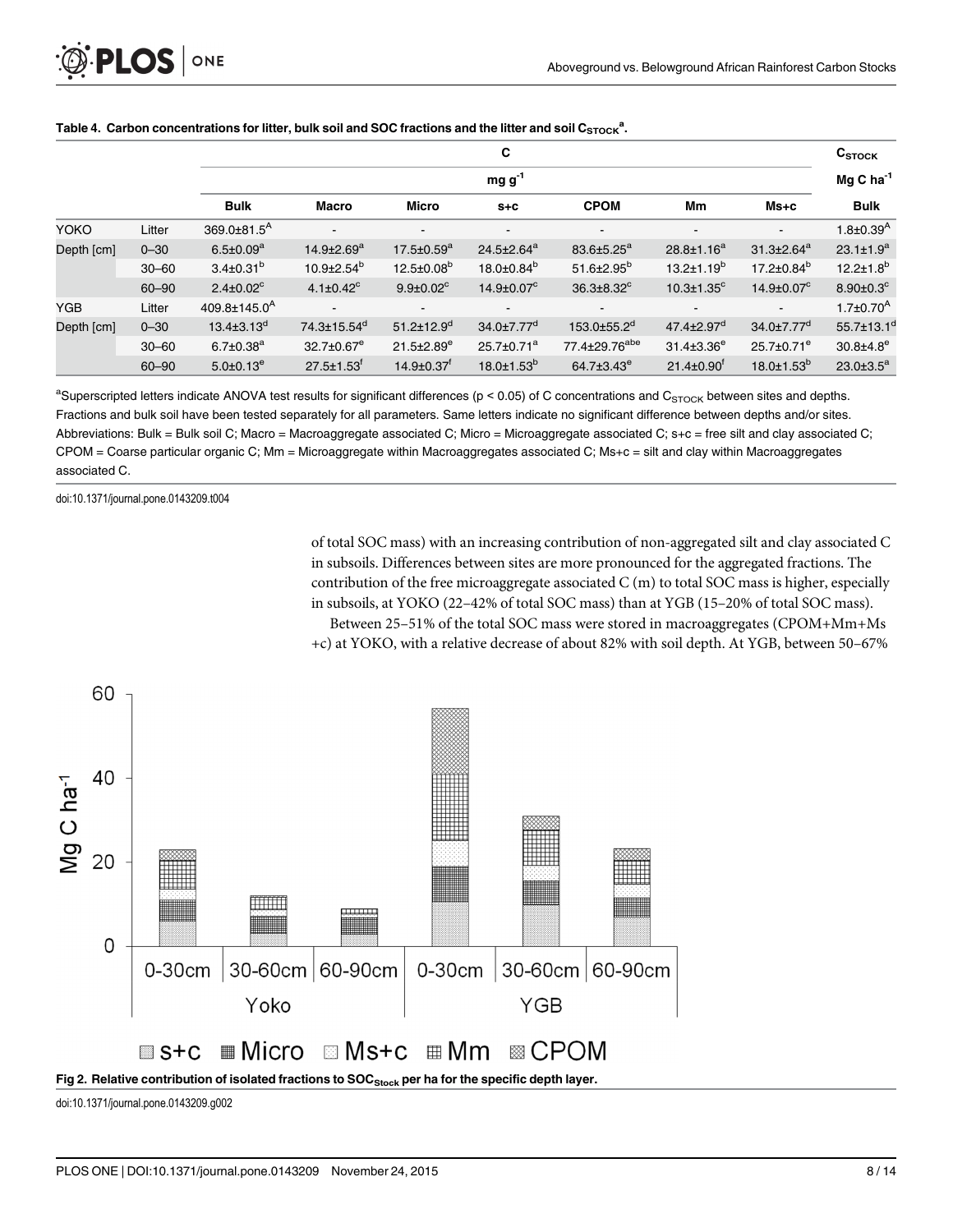<span id="page-8-0"></span>of the total SOC mass were stored in macroaggregates with a relative decrease of 69% with soil depth. The gross of these differences is related to significantly higher CPOM related C mass at YGB (12–28% of total SOC mass) compared to YOKO (2–11% of total SOC mass) and higher Mm values at YGB (25–28% of total SOC mass) compared to YOKO (13–30% of total SOC mass) while the contribution of Ms+C at YGB (11–14% of total SOC mass) compared to YOKO (10–13% of total SOC mass) was similar.

# **Discussion**

#### Importance of including SOC stocks in tropical systems

The results demonstrate significant differences in the trends of AGC (17% higher at YOKO compared to YGB) and SOC stocks (50% lower at YOKO compared to YGB) at these two sites with similar species composition and forest structure. While AGC represents 81% of the total C mass at YOKO, this value decreases to ca. 60% at YGB. An assessment of AGC and the aboveground living biomass alone would indicate YOKO as the higher C storing system (Table 5). However, including SOC stocks turns the calculation around showing that the average total C stocks (AGC, litter C and SOC stock combined) at YOKO (237 $\pm$ 33 Mg ha<sup>-1</sup>) are lower than those at YGB (275 $\pm$ 41 Mg ha<sup>-1</sup>). Even though soil bulk density sampling is prone towards overestimating the soil C pool (5–10% overestimation; expert opinion), this has important implications when assessing the importance of the C storage capacity in tropical rainforest systems. Current monitoring projects such as the UN REDD and REDD+ initiatives [\[40](#page-13-0)] focus for central African forest on the carbon stock dynamics in the aboveground biomass. At this level, little attention is paid to SOC stocks in these systems. In the shown example, the combined assessment of SOC and AGC leads to a different conclusion regarding the C storage capacity compared to SOC and AGC assessments separately.

#### Reasons for SOC stock differences

In a study of ten Amazonian forest sites, Aragão et al. [\[21\]](#page-12-0) showed that NPP ranges from 9.3 ±1.3 Mg C ha−<sup>1</sup> yr−<sup>1</sup> , at a white sand plot, and 17.0±1.4 Mg C ha−<sup>1</sup> yr−<sup>1</sup> at a very fertile Terra Preta site, with no apparent relationship between allocation of NPP to below-ground biomass and soil fertility. On average, the forests allocated 64±3% and 36±3% of total NPP to aboveand below-ground components respectively, and the ratio of above-ground to below-ground NPP was almost invariant with total NPP. Litterfall and fine root production both increased with total NPP, while stem production showed no overall trend.

Despite these findings, our study suggests that adaptation of plant communities to nutrient limitation by altering the aboveground and belowground C allocation offers the most likely explanation for the remarkable differences observed in AGC to SOC ratio in two similar forest ecosystems. First, the very low nutrient, and especially K levels, at YGB might force plants to

|  | Table 5. Summary on average C stocks at both sites in different pools <sup>a</sup> . |  |  |  |
|--|--------------------------------------------------------------------------------------|--|--|--|
|  |                                                                                      |  |  |  |

| C mass Mg ha $^{-1}$ |                  |                  |                |  |  |  |
|----------------------|------------------|------------------|----------------|--|--|--|
| Litter               | <b>SOC</b>       | AGC              | <b>Total C</b> |  |  |  |
| $1.8 + 0.4$          | $44.2 \pm 4.0$   | 191.4±28.3       | 237.4±32.8     |  |  |  |
| $2.0 \pm 0.7$        | $109.5 \pm 21.4$ | $163.5 \pm 18.8$ | 275.0±40.9     |  |  |  |
|                      |                  |                  |                |  |  |  |

<sup>a</sup>Abbreviations: Litter = Litter C; SOC = Soil organic carbon; AGC = Aboveground living biomass carbon; Total (Litter+SOC+AGC combined).

doi:10.1371/journal.pone.0143209.t005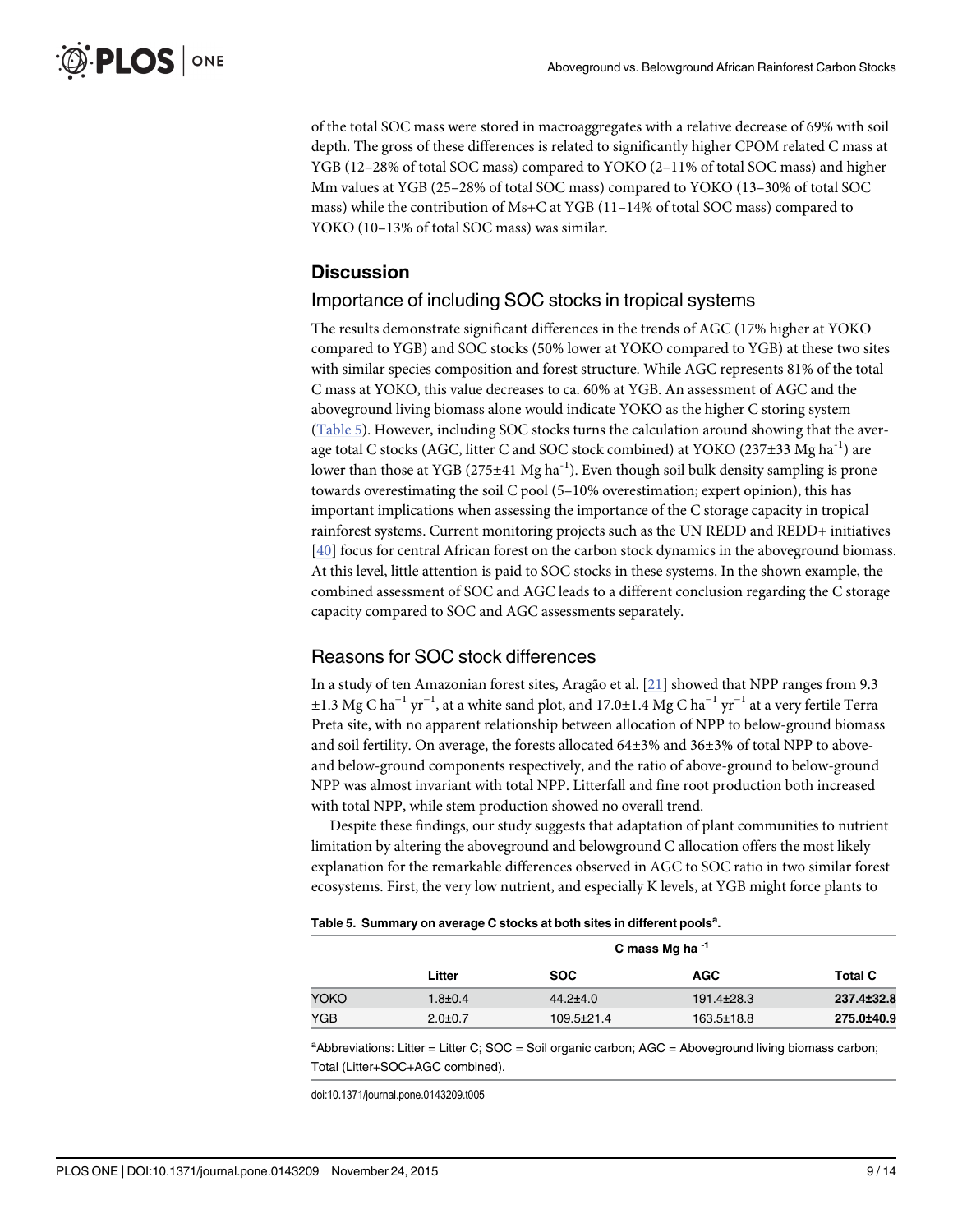allocate a higher amount of biomass into (fine) roots for mining nutrients from this depleted soil  $[41-44]$  $[41-44]$  $[41-44]$ . This is supported by observations of Wright et al.  $[45]$  $[45]$  and Santiago et al.  $[46]$  $[46]$  $[46]$  on tropical tree seedling growth responses to nutrient addition, which showed that K might be an overlooked element when it comes to assessing growth patterns of tropical forests. They found significantly reduced allocation of biomass to roots as well as increased height growth for lowland tropical forests after K addition. Our observations from two similar rainforest systems in the Congo basin support this hypothesis, as SOC stocks were found to be higher in the K depleted system (YGB; Tables [2](#page-6-0) and [5](#page-8-0)). Additionally, the similarity of soil texture and the similarity in the amount of silt and clay associated C between both sites indicates that soil mineralogy, in terms of supporting the stabilization of C with minerals  $[34,37]$  $[34,37]$  $[34,37]$  $[34,37]$  $[34,37]$ , does not play a significant role in explaining the observed differences in C stocks between YGB and YOKO (Tables [2](#page-6-0), [4](#page-7-0) and [Fig 2](#page-7-0)). On the contrary, the higher C input in soils at YGB, as indicated by the higher CPOM content, compared to YOKO promotes the formation of macroaggregates even at greater depths, while at YOKO macroaggregates decrease in importance for SOC stocks with depth ([Fig 2\)](#page-7-0). The higher (macro)aggregate associated C content at YGB is largely driven by coarse particular organic matter (CPOM) and microaggregate associated C (Mm). The formation of these two fractions is generally regarded to heavily rely on plant litter and root residues [\[47](#page-13-0)–[49\]](#page-13-0). Assuming the same mechanism takes place here, the high CPOM and Mm contribution to SOC stocks is an additional support for the previously stated hypothesis of increased allocation of biomass to roots in the nutrient (K) depleted system (YGB), consequently leading to higher SOC stocks. Note that both sites are characterized by very poor soil fertility conditions, indicated by very low CEC content, base saturation of the CEC and soil texture ([Table 2\)](#page-6-0).

have a large effect, which is not necessarily to be expected in more fertile soils. However, this is only one of several possible explanations for the observed difference. Nutrient limitation could also influence microbial activity and C decomposition [\[50](#page-13-0)–[55\]](#page-13-0).

Hence, in nutrient depleted soil systems, small changes in limiting factors for plant growth can

While the poor soil conditions (sandy texture, low pH, low CEC) at both sites are arguably factors which would constrain microbial activity, it is unclear in how far this can be related to differences in SOC stocks here. Aragão et al. [[21](#page-12-0)] suggest that root turnover rates are a consequence of soil fertility, which may be higher in high fertility soils and lower in low fertility soils [\[56,57\]](#page-13-0). Another possibility is that higher bulk density at YGB compared to YOKO ([Table 2\)](#page-6-0) might constrain aeration and increase water saturation, leading to anaerobic conditions for parts of the soil matrix and, hence, lower decomposition rates which favor SOC accumulation at YGB over YOKO. However, no data on microbial activity is available for our study sites, so a potential connection between SOC stocks and constrained microbial activity remains unverified. Other causal explanations for the difference in SOC/AGC ratios between the sites could be demographic processes (= average tree lifespan or root lifespan between both sites) and intra/inter-specific competition for water and light, mediated by above ground tree functional trait characteristics (e.g. [[58](#page-13-0)]). Root lifespan, for example, is drastically affected by nutrient availability, with nutrient depleted soils showing thinner roots with lower lifespans, and hence, potentially higher C inputs to soils [[59](#page-13-0)]. Finally, while we assume our sites to be pristine and low disturbance, we cannot completely exclude unknown disturbance as a driver for the observed patterns. For Amazonian forest systems, disturbance has been shown to change C allocation patterns [\[8](#page-11-0)] towards higher levels of aboveground NPP. Data and results from this paper cannot settle this argument and most likely a combination of cross-correlated factors have to be considered.

In summary, in nutrient limited systems like the investigated tropical rainforest of this study, small changes in nutrient availability, especially K, seem to have large consequences for SOC stocks by governing the allocation of biomass by plants for mining nutrients from soil

<span id="page-9-0"></span>**PLOS** I

ONE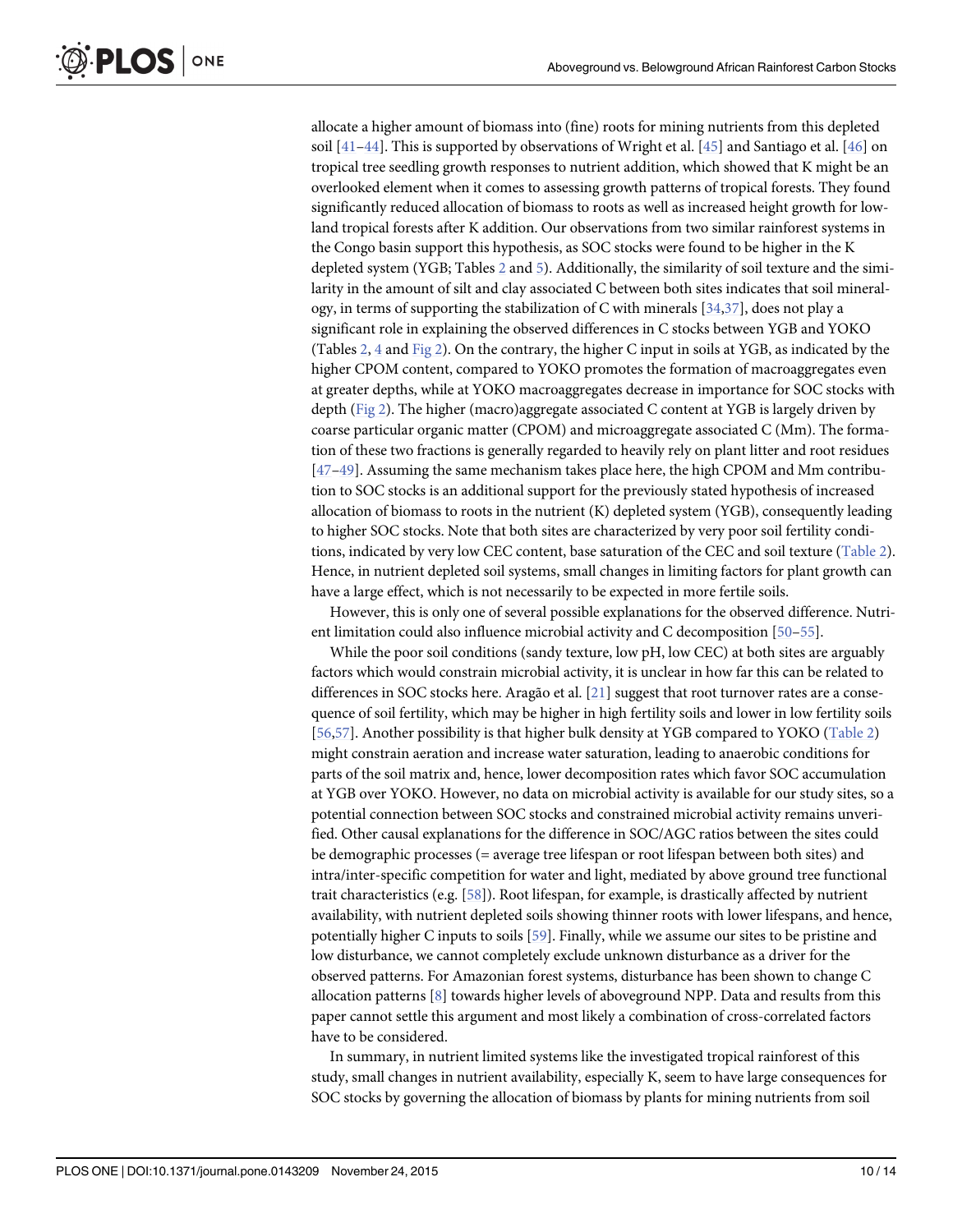<span id="page-10-0"></span>and litter [[45](#page-13-0),[60](#page-13-0)]. As a result, carbon is pumped into different parts of the ecosystem with potentially fast (litter) or slower (SOC) turnover. A potential constraining effect of nutrient limitation on microbial activity and, in consequence, the decomposition of organic matter, remains likely but unverified.

# **Conclusion**

In conclusion, our data shows differences of more than 100% in SOC stocks between two tropical forest systems with different average tree heights and aboveground biomass (low AGC stocks and smaller trees where SOC stocks are high), but very similar species composition, soil geochemistry and climate. This has important consequences for the assessment of total C stored in those systems leading to different conclusions regarding the C storage capacity of the whole system, i.e. above- and belowground C mass combined. Our observation derived from natural systems supports experimental studies on the effect of nutrient limitation, especially K and N, on SOC stocks and biomass allocation. However, the complex interplay of environmental factors governing the sequestration and release of carbon in plants and soils remains poorly understood. In consequence, as long as these large differences in SOC stocks cannot be adequately represented mechanistically in ecosystem models, all modeling and estimates of the future response of the C storage of tropical forest ecosystems are subject to large uncertainties.

# Supporting Information

[S1 Fig.](http://www.plosone.org/article/fetchSingleRepresentation.action?uri=info:doi/10.1371/journal.pone.0143209.s001) Ordinations of species composition on the first two axis of a detrended correspondence analysis. Based on plot scores of each 1 hectare plot (dots), the two sites, Yoko (blue dots) and Yangambi (green dots), show a similar species composition (ANOVA on DCA axis 1 and 2,  $p > 0.05$  and  $p > 0.1$  respectively). The spread of the species scores themselves (red crosses) indicate some variability within the plots. (PDF)

[S2 Fig.](http://www.plosone.org/article/fetchSingleRepresentation.action?uri=info:doi/10.1371/journal.pone.0143209.s002) Distribution of individuals trees in different diameter size classes. Bars represent mean of five hectares in both sites, with standard deviation indicated by line segments. (PDF)

[S1 File.](http://www.plosone.org/article/fetchSingleRepresentation.action?uri=info:doi/10.1371/journal.pone.0143209.s003) Additional information to forest structure, floristic composition, leaf area index, light availability and height-diameter model selection. Includes figures, tables and references.

(DOCX)

[S1 Table](http://www.plosone.org/article/fetchSingleRepresentation.action?uri=info:doi/10.1371/journal.pone.0143209.s004). Stand characteristics (Aboveground carbon (AGC); Leaf area index (LAI)), species diversity and location of the two sites. (PDF)

[S2 Table](http://www.plosone.org/article/fetchSingleRepresentation.action?uri=info:doi/10.1371/journal.pone.0143209.s005). Average number of stems with standard deviation in brackets of tree species per hectare in Yoko within different diameter classes. (PDF)

[S3 Table](http://www.plosone.org/article/fetchSingleRepresentation.action?uri=info:doi/10.1371/journal.pone.0143209.s006). Average number of stems with standard deviation in brackets of tree species per hectare in Yangambi within different diameter classes. (PDF)

[S4 Table](http://www.plosone.org/article/fetchSingleRepresentation.action?uri=info:doi/10.1371/journal.pone.0143209.s007). Tested height-diameter function forms where H is height, D is diameter and a, b and c are constant coefficients to be estimated. (PDF)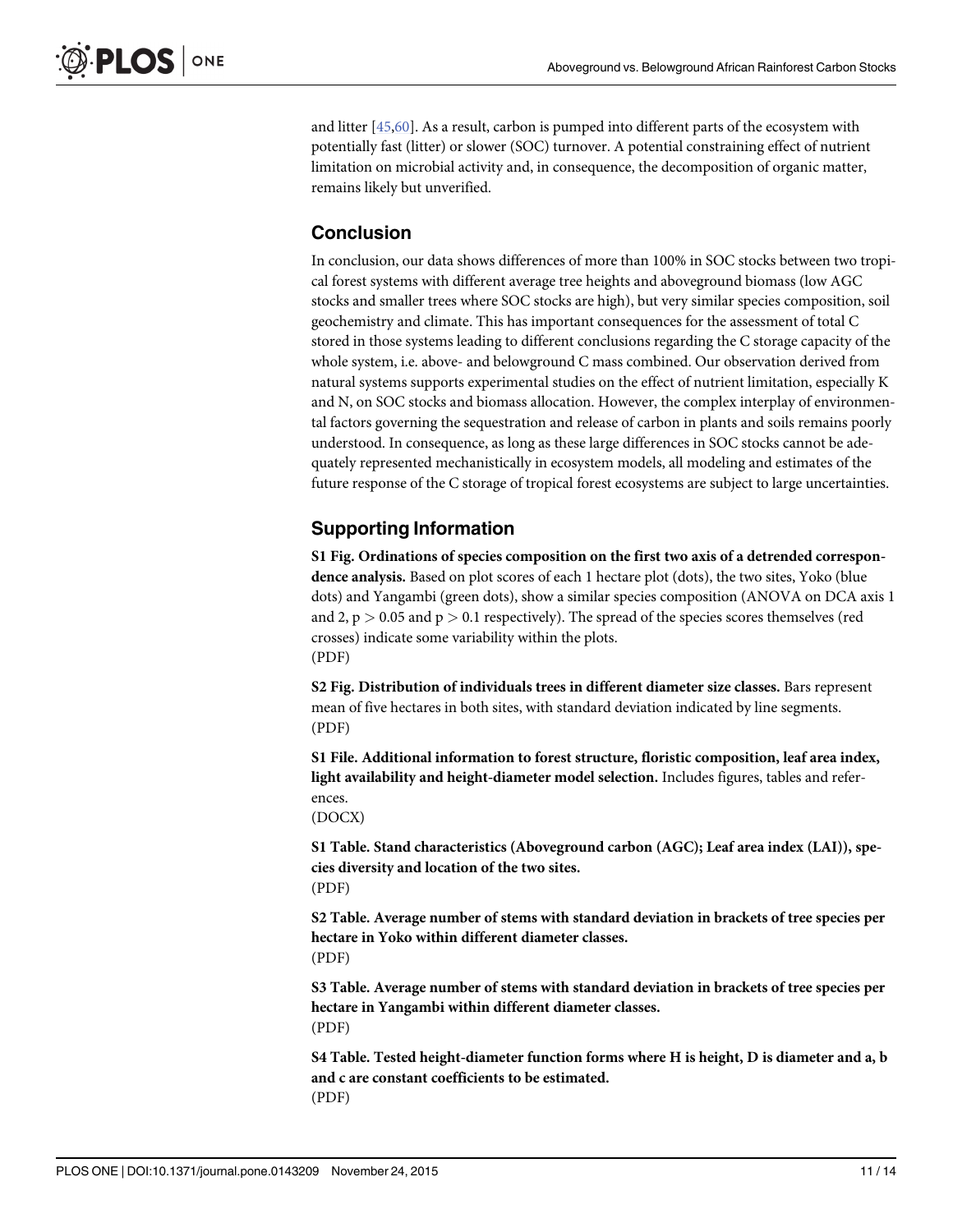<span id="page-11-0"></span>[S5 Table](http://www.plosone.org/article/fetchSingleRepresentation.action?uri=info:doi/10.1371/journal.pone.0143209.s008). Parameterization for the different models functions in [S4 Table](#page-10-0) for Yangambi. (PDF)

[S6 Table](http://www.plosone.org/article/fetchSingleRepresentation.action?uri=info:doi/10.1371/journal.pone.0143209.s009). Parameterization for the different models functions in [S4 Table](#page-10-0) for Yoko. (PDF)

### Acknowledgments

This research is part of the COBIMFO project (Congo Basin integrated monitoring for forest carbon mitigation and biodiversity; contract no. SD/AR/01A) and was funded by the Belgian Science Policy Office (BELSPO). Further funding was given by the BELSPO Interuniversity Attraction Poles Programme (IUAP) project "SOGLO- Soils under Global change". SD, EK, HV and PB designed the research. EK, MB, and JL conducted sampling campaigns. SD, EK and GB collected and analyzed the data. SD, EK, KH, HV and PB interpreted the data, and all authors contributed to the writing of the paper. EK`s contribution to this manuscript is considered equal to the first author`s contribution.

# Author Contributions

Conceived and designed the experiments: SD EK HV PB. Performed the experiments: SD EK MB. Analyzed the data: SD EK KH HV PB. Contributed reagents/materials/analysis tools: GB JL. Wrote the paper: SD EK MB JL KH GB HV PB.

#### References

- [1.](#page-1-0) Reyer CPO, Brouwers N, Rammig A, Brook BW, Epila J, Grant RF, et al. Forest resilience and tipping points at different spatio-temporal scales: approaches and challenges. J Ecol. 2015; 103: 5–15.
- [2.](#page-1-0) Phillips OL, Aragão LEOC, Lewis SL, Fisher SL, Lloyd J, López-González G, et al. Drought Sensitivity of the Amazon Rainforest. Science. 2009; 323: 1344–1347. doi: [10.1126/science.1164033](http://dx.doi.org/10.1126/science.1164033) PMID: [19265020](http://www.ncbi.nlm.nih.gov/pubmed/19265020)
- [3.](#page-1-0) Field CB, Raupach MR, Victoria R. The global carbon cycle: Integrating humans, climate and the natural world. In: Field CB, Raupach MR, Hill MacKenzie S, editors. The global carbon cycle: Integrating humans, climate and the natural world, 2nd edn. Washington DC: Island Press; 2003. pp 1–13.
- [4.](#page-1-0) Luyssaert S, Schulze ED, Börner A, Knohl A, Hesenmöller D, Law BE. Old-growth forests as global carbon sinks. Nature. 2008; 455: 213–215. doi: [10.1038/nature07276](http://dx.doi.org/10.1038/nature07276) PMID: [18784722](http://www.ncbi.nlm.nih.gov/pubmed/18784722)
- 5. Anderson-Teixeira K, Davies SJ, Bennett AC, Gonzalez-Akre EB, Muller-Landau HC, Wright SJ, et al. CTFS-ForestGEO: a worldwide network monitoring forests in an era of global change. Glob Chang Biol. 2015; 21: 528–549. doi: [10.1111/gcb.12712](http://dx.doi.org/10.1111/gcb.12712) PMID: [25258024](http://www.ncbi.nlm.nih.gov/pubmed/25258024)
- [6.](#page-1-0) Fernández-Martínez M, Vicca S, Janssens IA, Sardans J, Luyssaert S, Campioli M, et al. Nutrient availability as the key regulator of global forest carbon balance. Nature Clim Chang. 2015; 4: 471–476.
- [7.](#page-1-0) Pan Y, Birdsey R, Fang J, Houghton R, Kauppi PE, Kurz WE, et al. A large and persistent carbon sink in the world's forests. Science. 2011; 333: 988–993. doi: [10.1126/science.1201609](http://dx.doi.org/10.1126/science.1201609) PMID: [21764754](http://www.ncbi.nlm.nih.gov/pubmed/21764754)
- [8.](#page-1-0) Mahli Y, Aragão LEOC, Metcalfe DB, Paiva R, Quesada CA, Almeida S, et al. Comprehensive assessment of carbon productivity, allocation and storage in three Amazonian forests. Glob Chang Biol. 2009; 15: 1255–1274.
- [9.](#page-1-0) Lewis SL, Sonké B, Sunderland T, Begne SK, Lopez-Gonzalez G, van der Heijden GMF, et al. Aboveground biomass and structure of 260 African tropical forests. Phil Trans R SOC B. 2013; 368: 20120295. doi: [10.1098/rstb.2012.0295](http://dx.doi.org/10.1098/rstb.2012.0295) PMID: [23878327](http://www.ncbi.nlm.nih.gov/pubmed/23878327)
- [10.](#page-1-0) Houghton R. Aboveground Forest Biomass and the Global Carbon Balance. Glob Chang Biol. 2005; 11: 945–958.
- [11.](#page-1-0) Malhi Y, Phillips OL, Lloyd J, Baker T, Wright J, Almeida S, et al. An international network to monitor the structure, composition and dynamics of Amazonian forests (RAINFOR). J Veg Sci. 2002; 13: 439–450.
- [12.](#page-1-0) Batjes NH. Mapping soil carbon stocks of Central Africa using SOTER. Geoderma. 2008; 146: 58–65.
- [13.](#page-1-0) Saiz G, Bird MI, Domingues T, Schrodt F, Schwarz M, Feldpausch TR, et al. Variation in soil carbon stocks and their determinants across a precipitation gradient in West Africa. Glob Chang Biol. 2012; 18: 1670–1683.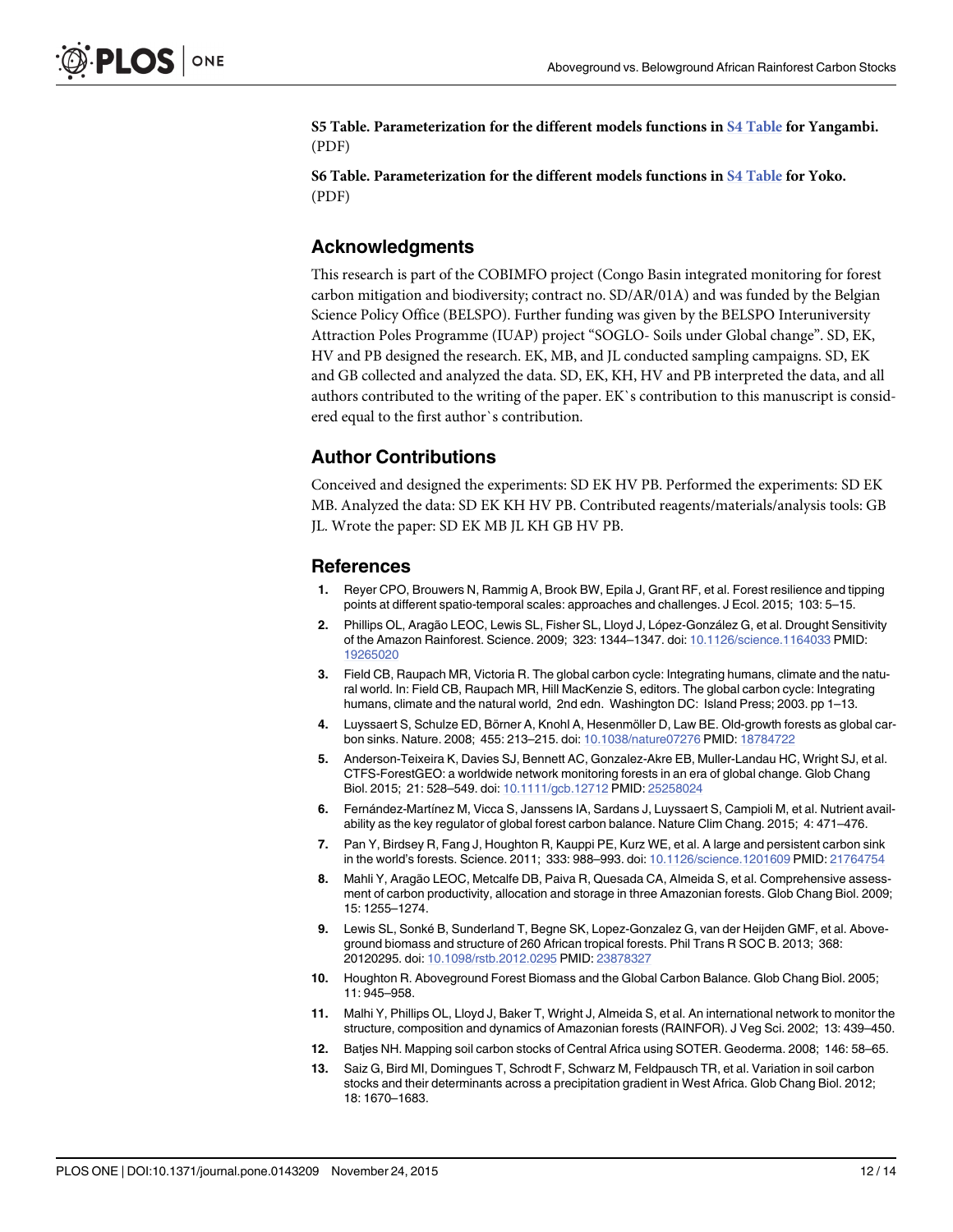- <span id="page-12-0"></span>[14.](#page-1-0) Jobbágy EG, Jackson RB. The vertical distribution of soil organic carbon and its relation to climate and vegetation. Ecol Appl. 2000; 10: 423–436.
- [15.](#page-1-0) Houghton RA. 2007. Balancing the global carbon budget, Annual Review of Earth and Planetary Sciences. Annu Rev Earth Planet Sci. 2007; 35: 313–347.
- [16.](#page-1-0) IUSS Working Group WRB. World reference base for soil resources 2014. World Soil Resources Reports No. 106 (Update 2015). Rome: FAO; 2014.
- [17.](#page-1-0) Jandl R, Lindner M, Vesterdal L, Bauwens B, Baritz R, Hagedorn F, et al. How strongly can forest management influence soil carbon sequestration? Geoderma. 2007; 137: 253–268.
- [18.](#page-1-0) Don A, Schumacher J, Freibauer A. Impact of tropical land-use change on soil organic carbon stocks a meta-analysis. Glob Chang Biol. 2011; 17: 1658–1670.
- [19.](#page-1-0) Finzi AC, Van Breemen N, Canham CD, Applications SE, May N. Canopy Tree-Soil Interactions within Temperate Forests : Species Effects on Soil Carbon and Nitrogen. Ecol Appl. 1998; 8: 440–446.
- [20.](#page-1-0) Schulp CJE, Nabuurs GJ, Verburg PH, de Waal RW. Effect of tree species on carbon stocks in forest floor and mineral soil and implications for soil carbon inventories. For Ecol Manage. 2008; 256:482– 490.
- [21.](#page-1-0) Aragão LEOC, Malhi CY, Metcalfe DB, Silva-Espejo JE, Jiménez E, Navarrete D, et al. Above- and below-ground net primary productivity across ten Amazonian forests on contrasting soils. Biogeosci. 2009; 6: 2759–2778.
- [22.](#page-2-0) Kearsley E, de Haulleville T, Hufkens K, Kidimbu A, Toirambe B, Baert G, et al. Conventional tree height-diameter relationships significantly overestimate aboveground carbon stocks in the Central Congo Basin. Nat Commun. 2013; 4: 2269. doi: [10.1038/ncomms3269](http://dx.doi.org/10.1038/ncomms3269) PMID: [23912554](http://www.ncbi.nlm.nih.gov/pubmed/23912554)
- [23.](#page-2-0) Verbeeck H, Betehndoh E, Maes WH, Hubau W, Kearsley E, Buggenhout L, et al. Functional Leaf Trait Diversity of 10 tree species in Congolese secondary tropical Forest. J Trop For Sci. 2014; 26: 409– 419.
- [24.](#page-2-0) Gilson P, VanWambeke A, Gutzweiler R. Notice Explicative de la Carte des Sols et de la Vegetation, N6: Yangambi, planchette 2: Yangambi. Brussels: INEAC; 1956.
- [25.](#page-2-0) Peel MC, Finlayson BL Mcmahon TA. Updated world map of the Köppen-Geiger climate classification. Hydrol Earth Syst Sci Discuss. 2007; 4: 439–473.
- [26.](#page-2-0) Van Ranst E, Baert G, Ngongo M, Mafuka P. Carte pe´dologique de Yangambi, planchette 2: Yangambi, e´chelle 1:50.000. Ghent: UGent & HoGent; 2010.
- [27.](#page-3-0) Banin L, Feldpausch TR, Phillips OL, Baker TR, Lloyd J, Affum-Baffoe K, et al. What controls tropical forest architecture? Testingenvironmental, structural and floristic drivers. Global Ecol Biogeogr. 2012; 21:1179–1190.
- [28.](#page-3-0) Chave J, Rejou-Mechain M, Burquez A, Chidumayo E, Colgan MS, Delitti WB, et al. Improved allometric models to estimate the aboveground biomass of tropical trees. Glob Chang Biol. 2014; 20: 3177– 3190. doi: [10.1111/gcb.12629](http://dx.doi.org/10.1111/gcb.12629) PMID: [24817483](http://www.ncbi.nlm.nih.gov/pubmed/24817483)
- [29.](#page-3-0) Chave J, Coomes DA, Jansen S, Lewis SL, Swenson NG, Zanne AE. Towards a worldwide wood economics spectrum. Ecol Lett. 2009; 12: 351–366. doi: [10.1111/j.1461-0248.2009.01285.x](http://dx.doi.org/10.1111/j.1461-0248.2009.01285.x) PMID: [19243406](http://www.ncbi.nlm.nih.gov/pubmed/19243406)
- [30.](#page-3-0) Zanne AE, Lopez-Gonzalez G, Coomes DA, Ilic J, Jansen S, Lewis SL, et al. Data from: Towards a worldwide wood economics spectrum. Dryad Digital Repository. 2009. doi: [10.5061/dryad.234](http://dx.doi.org/10.5061/dryad.234) Accessed 10 May 2015.
- [31.](#page-3-0) Laudelout H, Meyer I. Les cycles d`elements minerales et de matiere organique en foret equatoriale Congolaise. Trans 5<sup>th</sup> Int Cong Soil Sci. 1954; 2: 267-272.
- [32.](#page-3-0) Pansu M, Gautheyrou J. Handbook of Soil Analysis: Mineralogical, Organic and Inorganic Methods. New York: Springer; 2006.
- [33.](#page-3-0) Six J, Elliott ET, Paustian K, Doran JW. Aggregation and soil organic matter accumulation in cultivated and native grassland soils. Soil Sci Soc Am J. 1998; 62: 1367–1377.
- [34.](#page-4-0) Six J, Conant RT, Paul EA, Paustian K. Stabilization mechanisms of soil organic matter, Implications for C-saturation of soils. Plant and Soil. 2002; 241: 155–176.
- 35. Christensen BT. Physical fractionation of soil and structural and functional complexity in organic matter turnover. Eur J Soil Sci. 2001; 52: 345–353.
- 36. Von Luetzow M, Koegel-Knabner I, Ekschmitt K, Flessa H, Guggenberger G, Matzner E, et al. SOM fractionation methods, Relevance to functional pools and to stabilization mechanisms. Soil Biol Biochem. 2007; 39: 2183–2207.
- [37.](#page-4-0) Von Luetzow M, Koegel-Knabner I, Ekschmitt K, Matzner E, Guggenberger G, Marschner B, et al. Stabilization of organic matter in temperate soils, mechanisms and their relevance under different soil conditions—a review. Eur J Soil Sci. 2006; 57: 426–445.